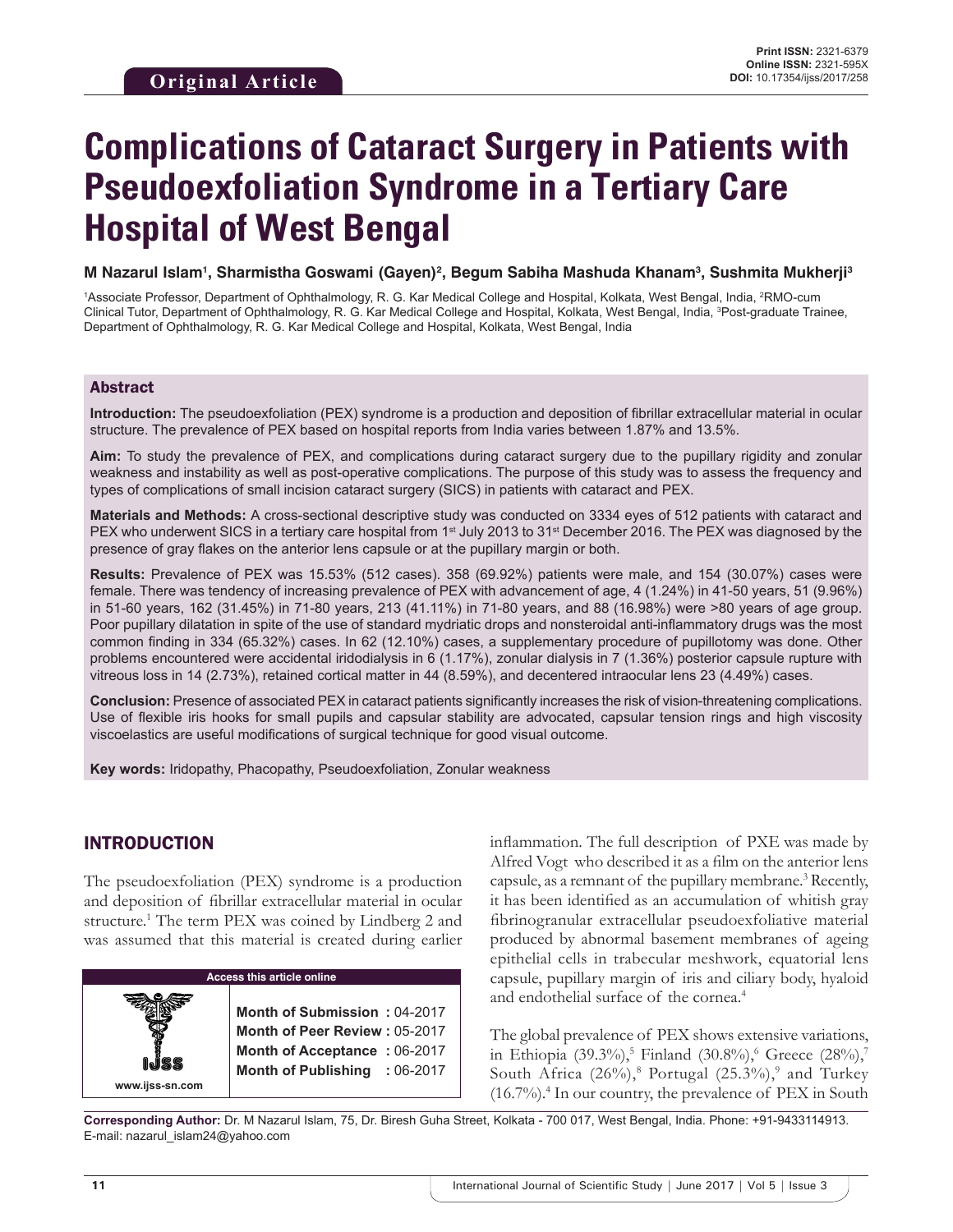India was found to be 3.8% and Andhra Pradesh, India, eye disease study reported it as 3.01%.10,11 While study in Kashmir showed overall prevalence rate 26.32%.<sup>12</sup> This wide variations of PEX globally and in a different region of India draws our attention to study the prevalence of PEX and complications of cataract surgery with PEX syndrome in a tertiary eye care hospital of West Bengal.

The deposition of PEX on iris (iridopathy) and lens (phacopathy) with zonular instability make routine cataract surgery a challenging task. Scorolli<sup>13</sup> observed that there is increased the risk of intraoperative complications in cataract surgery on such patients. In majority of such cases, the early detection passes unnoticed due to poor dilatation. Our study was performed with the aim of to find prevalence of PEX in patients attending eye outpatient department for cataract surgery by observing presences of gray flakes of PEX material on the anterior lens capsule or at the pupillary margin or both, and studying the intraoperative and post-operative complications during cataract surgery in patients with PEX and to suggest measures to minimize the possibility of such complications.

## MATERIALS AND METHODS

A prospective cross-sectional study was conducted in the eye department of a tertiary care eye hospital from 1<sup>st</sup> July 2013 to 31st December 2016. A total 3334 patient from the age of 46 to 84 years attending R. G. Kar Medical College, Kolkata, West Bengal, India, diagnosed with senile cataract planned for surgery were enrolled in our study. Prior approval from Institutional Ethics Committee was obtained for the study.

After a written informed consent, complete clinical evaluation was done regarding age, sex, occupation, visual acuity, projection of rays, anterior segment evaluation by slit lamp biomicroscopy, undilated and under full mydriasis with tropicamide 1% was performed to assess the type of cataract and grading was done according to Lens Opacities Classification System II. Cataract was classified morphologically as nuclear sclerosis (NS), cortical and posterior subcapsular, pseudoexfoliative deposit was looked for on the cornea, iris and pupillary margin, on the anterior capsule of the lens. Associated anatomical features looked for included pupillary ruff atrophy and pigment dispersion. Intraocular pressure was measured by Goldmann applanation tonometer, and angle evaluation was done by Goldmann 4 mirror gonioscope and graded by Shaffer's classification.

All patients were operated by one surgeon by small incision cataract surgery (SICS). All patients were given 0.5% moxifloxacin eye drop, 4 times daily for 3 days before scheduled surgery. Pre-operative pupillary dilatation was done by mydriatic-cycloplegic drops and nonsteroidal anti-inflammatory drugs. Pupillary diameter after dilation was measured and graded as good (7-9 mm), moderate (5-6 mm), and poor (2-4 mm).

All patients underwent extracapsular cataract extraction with posterior chamber intraocular lens (IOL) in the capsular bag by manual SICS technique under peribulbar block with 5 ml of 2% xylocaine and 5 ml of bupivacaine with 150 units/ml of hyaluronidase. 5% povidoneiodine drop was instilled into a conjunctival cul-de-sac. A fornix-based conjunctival flap was made, perilimbal blood vessels were cauterized, scleral incision was made with 15 no. blade superiorly, and sclerocorneal tunnel was constructed with crescent knife. Side port entry was made by lance tip, intracameral injection of trypan blue 0.6% was given to stain the anterior capsule. A continuous curvilinear capsulorrhexis about 6-7 mm was made using needle cystotome. Gentle hydrodis section was performed to separate cortex from nucleus. Nucleus was delivered by irrigating vectis. Irrigation and aspiration were done with Simcoe's two-way irrigation and aspiration cannula. Rigid, single piece biconvex poly methyl acrylate posterior chamber IOL with optic diameter 6 mm was implanted in the bag using Kelman-McPherson forceps. Subconjunctival injection of dexamethasone and gentamycin (80 mg/2 ml) was given. Postoperatively all patients were advised topical antibiotic-steroid (moxifloxacin with prednisolone acetate) eye drops for 6 weeks in tapering dose along with homatropine 2% eye drops for 2 weeks. The follow-up postoperatively schedule was on day 1,  $1<sup>st</sup>$  week and 2nd week and at weekly intervals for 12 weeks to evaluate the intraocular inflammation, decentration/tilt of IOL and corneal decompensation.

# RESULTS

Out of 3334 patients diagnosed and planned for cataract surgery over a period of 3½ years, the prevalence of PEX was found 15.53% (512 cases) (Table 1 and Figure 1). Prevalence of PEX was highest 358 (69.92%) in males and 154 (30.07%) in females (Table 1 and Figure 2). The age wise distribution was 4 (1.24%) in 41-50 years, 51 (9.96%) in 51-60 years, 162 (31.45%) in 61-70 years, 213 (41.11%) in 71-80 years, and 88 (16.98%) over the age of 80 years (Table 2 and Figure 1). A tendency of high prevalence with increasing age was observed. Mean age of patients with PEX was 73.67 years. Among 512 cases diagnosed with PEX, 263 (51.36%) eyes had NS, and 137 (26.75%) had a cortical cataract, whereas both NS and cortical cataract were present in 112 (21.87%) eyes (Table 3 and Figure 3).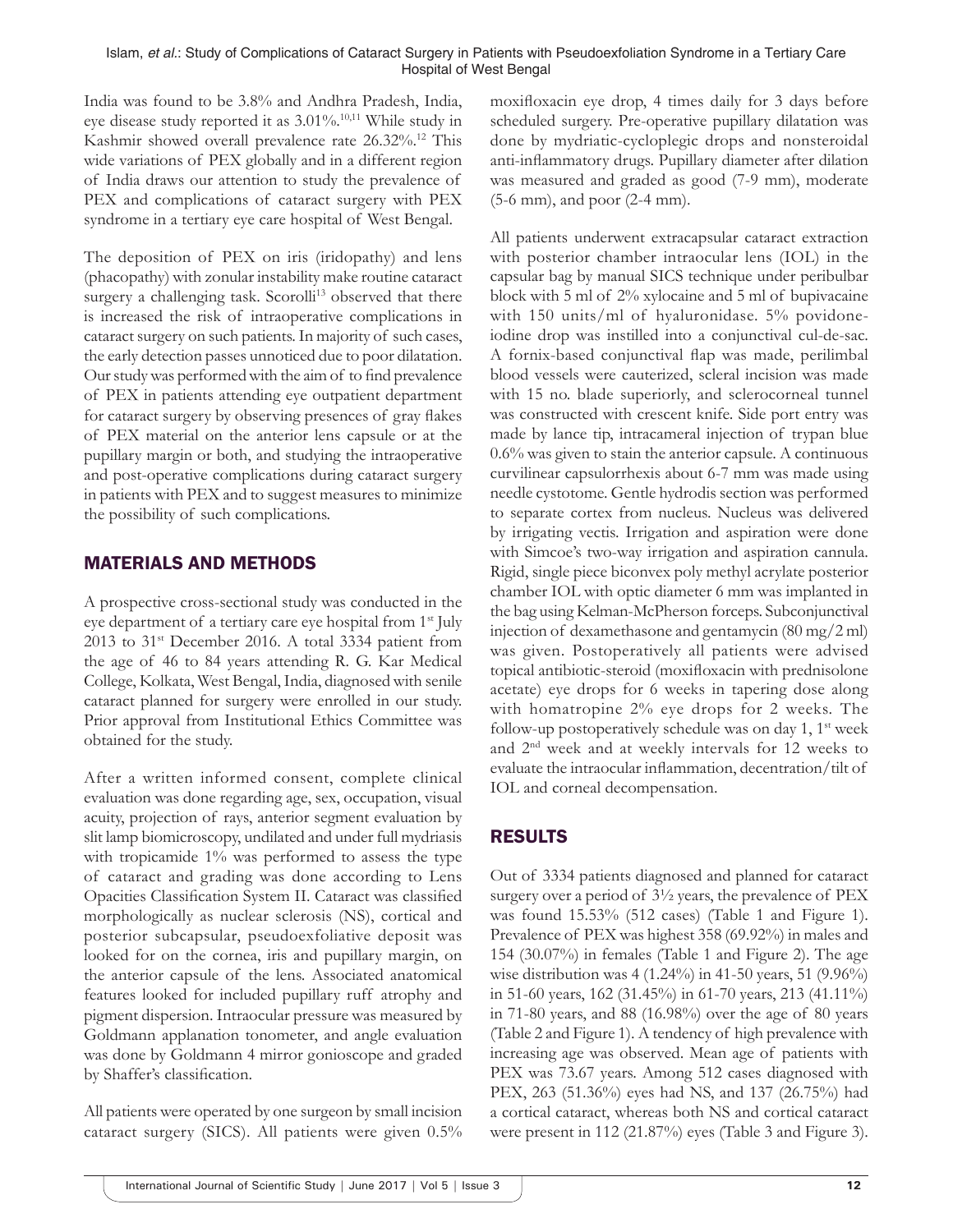Islam, *et al.*: Study of Complications of Cataract Surgery in Patients with Pseudoexfoliation Syndrome in a Tertiary Care Hospital of West Bengal

| Table 1: Sex distribution of PEX (n=512) |                     |  |
|------------------------------------------|---------------------|--|
| <b>Sex</b>                               | Number of cases (%) |  |
| Male                                     | 358 case (69.11)    |  |
| Female                                   | 160 cases (30.88)   |  |
| PEX: Pseudoexfoliation                   |                     |  |

#### **Table 2: Age‑specific prevalence of PEX syndrome (***n***=512, prevalence of PEX 15.53%)**

| Age in years | <b>Patient with PEX</b> |       |
|--------------|-------------------------|-------|
| 41-50        |                         | 1.24  |
| $51 - 60$    | 51                      | 9.96  |
| 61-70        | 162                     | 31.45 |
| 71-80        | 213                     | 41.11 |
| >80          | 88                      | 16.98 |

PEX: Pseudoexfoliation

#### **Table 3: Distribution of patients according to type of cataract in PEX (***n***=3334)**

| <b>Type of cataract</b>                                                         | <b>Patient</b><br>with PEX | <b>Patient without PEX</b> | <b>Total</b> |
|---------------------------------------------------------------------------------|----------------------------|----------------------------|--------------|
| Nuclear cataract                                                                | 263                        | 1317                       | 1580         |
| Cortical cataract                                                               | 137                        | 816                        | 953          |
| PSC (cortical+nuclear<br>cataract)                                              | 112                        | 689                        | 801          |
| Total                                                                           | 512                        | 2822                       | 3334         |
| Distribution of patients with PEX in different variant of<br>cataract $(n=512)$ |                            |                            |              |
| Nuclear cataract                                                                | 263 (51.36%)               |                            |              |
| Cortical cataract                                                               | 137 (26.75%)               |                            |              |
| PSC (cortical+nuclear<br>cataract)                                              | 112 (21.87%)               |                            |              |

PEX: Pseudoexfoliation, PSC: Posterior subcapsular

#### **Table 4: Surgical complication during cataract surgery (***n***=512)**

| <b>Surgical complications</b> | Number of eyes (%) |
|-------------------------------|--------------------|
| Poorly dilating pupil         | 334 (65.32)        |
| Iridodialysis                 | 6(1.17)            |
| Lens dislocation              | 1(0.19)            |
| Posterior capsule rupture     | 14 (2.73)          |
| Vitreous loss                 | 14 (2.73)          |
| Retained lens matter          | 44 (8.59)          |
| Decentered IOL                | 23 (4.49)          |
| Zonular dialysis              | 7(1.36)            |
| Post-operative hyphema        | 6 (1.17)           |

IOL: Intraocular lens

A total of 512 patients diagnosed with PEX underwent cataract surgery by SICS technique and were evaluated for intraoperative and post-operative complication.

All patients were operated by one senior consultant with experience more than 5 years. The technique opted was manual SICS.

The notable intraoperative complication observed was rigid pupil. All eyes showed some evidence of pigment



**Figure 1: Number of patients with pseudoexfoliation in different age groups**



**Figure 2: Sex distribution in pseudoexfoliation syndrome**



**Figure 3: Different types of senile cataract in diagnosed cases of pseudoexfoliation syndrome**

dispersion mainly on the anterior surface of the lens and cornea. 46 (8.98%) eyes had poor dilatation of the pupil. 254 (49.60%) eyes were found to be a moderately dilated pupil. However, none of the eyes got dilated more than 7 mm. There was no pre-operative subluxation in any case. All patients underwent cataract surgery using SICS technique. Surgical complications are shown in Table 4 and Figure 4. In 62 (12.10%) cases, supplementary procedure of iris sphincterotomy was carried out to facilitate capsulorhexis and nucleus delivery. 14 (2.73%)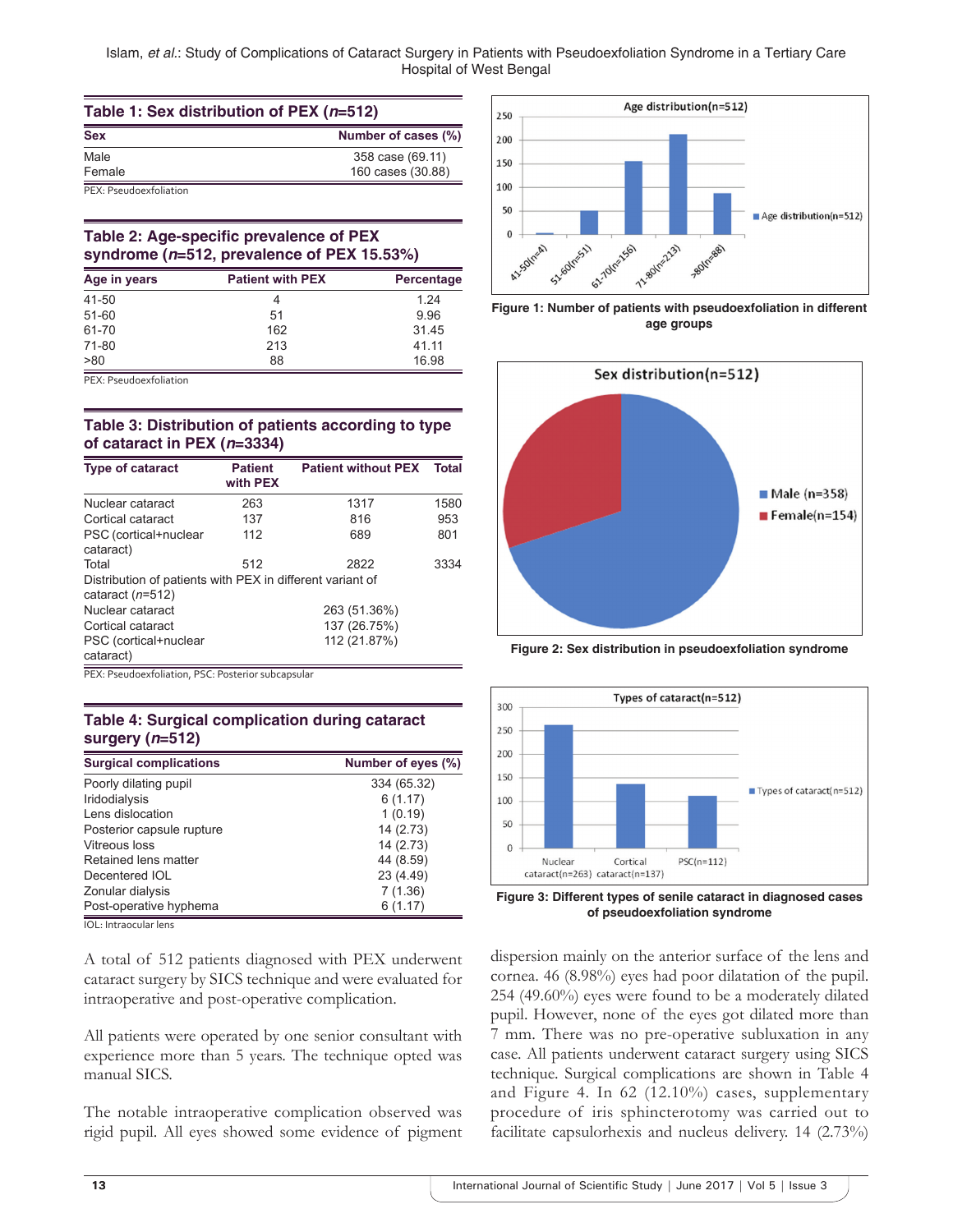Islam, *et al.*: Study of Complications of Cataract Surgery in Patients with Pseudoexfoliation Syndrome in a Tertiary Care Hospital of West Bengal



**Figure 4: Intra- and post-operative complications in cataract surgery in patient with pseudoexfoliation**

had posterior capsular rent with vitreous loss due to difficulty in surgical maneuver, all of them underwent anterior vitrectomy with peripheral button hole iridectomy and anterior chamber IOL was implanted. Patients were followed on the post-operative day 1, day 7, day 14 and at monthly intervals for 3 months to evaluate intraocular pressure spikes, increased in intraocular inflammation, decentration/tilt of IOL and corneal decompensation.

Post-operative corneal haze was seen in 58 (11.32%) cases. 61 (11.91%) had significant intraocular inflammation. The IOP was measured both preoperatively and postoperatively. We did not find any pressure spikes in any patient. Final visual acuity was recorded after 12 weeks of surgery. At the end of 12 weeks, 23 (4.49%) patients showed persistent corneal edema probably due to corneal decompensation. However, pre- or postoperative specular microscopy and pachymetry were not included in this study.

#### **DISCUSSION**

The prevalence of PEX based on hospital reports from India varies between 1.87% and 13.5%.14 In our study, the prevalence was found to be 15.53%. No such study on prevalence is reported earlier from this area. This prevalence is similar to the study conducted in other parts of the world but, it was high as compared to prevalence studies conducted in southern parts of the country. This difference can be attributed to a number of factors ranging from differences in the climatic and geographical conditions, ethnic origin and genetic factors. Variations also occur due to age and sex distribution of patients or population group examined; the clinical criteria used to diagnose PEX, the thoroughness of the examination and the ability of the examiner to detect early stages. Cataracts are known to be more common in PEX, with NS being the predominant type of cataract. Similar result was obtained in our study.

PEX is a common finding in elderly patients diagnosed with cataract, and it may be missed if the eyes are not examined under slit lamp. It is best assessed before the pupillary dilatation while lens related changes are best seen after dilatation.15 It has been reported earlier that an axial anterior chamber depth of <2.5 mm increases the risk of surgical complications five-fold.16 The ages group of patients diagnosed with PEX in this study was 40-80 years age group. Epidemiological studies of PEX have shown that it is more common in patients older than 60 years and prevalence further increases with age.<sup>9</sup>

Of the 512 patients studied, 263 (51.36%) had NS, 137 (26.75%) had cortical cataract, and both changes were seen in 112 (21.97%) cases. Most studies have found a strong association between PEX and nuclear cataract.<sup>17</sup> It has been hypothesized that high levels of epithelial metabolic activity may be beneficial for ion pumps and electrolyte environment of cortical fibers.<sup>18</sup> In this study, most frequent problem encountered was a rigid pupil and none of the pupils dilated more than 8 mm in spite of the use of standard mydriatic drops. We resorted to sphincterectomy, but other alternatives include bimanual stretching and use of iris hooks or flexible iris retractors. Sphincterectomy and stretching have the disadvantage of causing post-operative distorted pupil, which may even lead to the pupillary capture.

A well centered and adequately sized capsulorhexis is important in the presence of zonular weakness. Ideal size of a capsulorhexis should be 6.0-7.0 mm in diameter. A small capsulorhexis may lead to excessive pull on the zonules, difficulty in extracting nuclear material from capsular bag, increased risk of anterior capsular tear and a higher incidence of post-operative capsular phimosis. Excessive intraoperative manipulations cause postoperative corneal edema and iritis. In the presence of weak zonules, it may lead to severe complications of lens subluxation and vitreous loss.

Other complications encountered were also reported in the previous studies include iridodialysis, intraocular bleeding, and vitreous loss. These are because of difficult maneuvers due to small rigid pupils and zonular instability. Zonular fragility increases the risk of lens dislocation, zonular dialysis, and vitreous loss up to 10 times.<sup>4</sup> Rate of vitreous loss varied from  $0\%$  to 11% across different studies.<sup>15</sup>

There was significant intraocular inflammation in 61 (11.91%) cases and corneal decompensation in 23 (4.49%) cases. There was a high frequency of post-operative inflammation in cases of retained subincisional cortex which may have caused the decentration of IOL. This complication may directly affect the visual recovery. Hence,